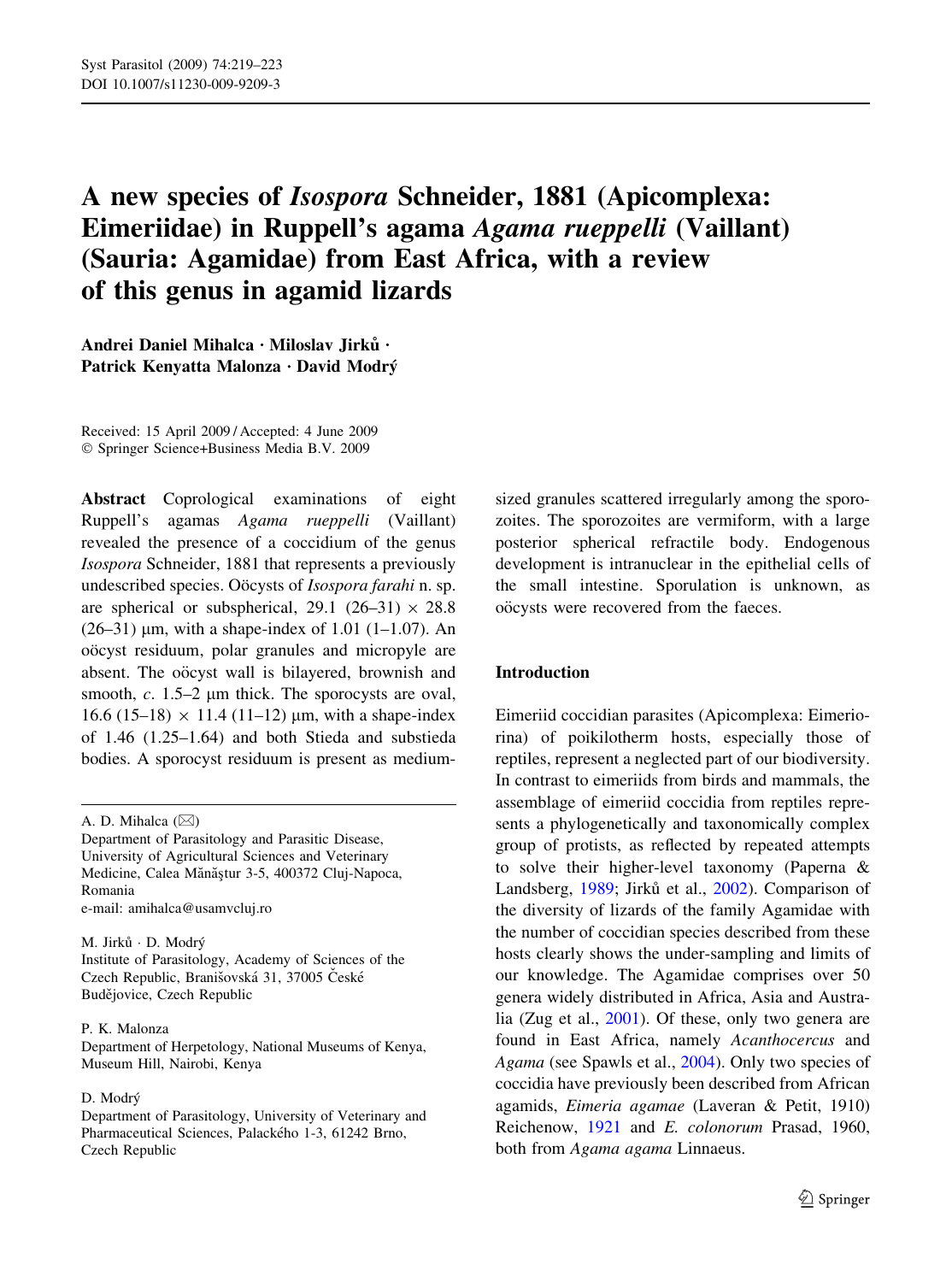<span id="page-1-0"></span>Isospora Schneider, 1875 from Agama rueppelli (Vaillant), an abundant agamid from dry, low-altitude savanna and semi-desert areas of Eastern Africa.

# Materials and methods

Eight specimens of Agama rueppelli were collected at various localities in Kenya. Animals were killed using an intra-coelomic overdose of barbiturates (Thiopental<sup>®</sup>Spofa) and dissected. Fresh contents from the terminal part of the large intestine were preserved with 2.5% (w/v) potassium dichromate  $(K_2Cr_2O_7)$  and the gastrointestinal tract of each animal was preserved in 10% buffered formalin. Faecal samples were examined microscopically after concentration by flotation with Sheather's sugar solution (specific gravity 1.25). Oöcysts and endogenous stages were measured and photographed using differential interference contrast (DIC) optics on an Olympus AX70 microscope. Measurements were made using a calibrated ocular micrometer and are reported in micrometres, as the means, followed by the range in parentheses. After coprological examination, fixed tissues of a single infected lizard, were processed for histology using standard methods. Paraffin sections,  $5-6 \mu m$  thick, were stained with haematoxylin and eosin (H&E) and examined using light microscopy.

# Isospora farahi n. sp.

Type-host: Agama rueppelli (Vaillant) (Sauria: Agamidae), Ruppell's agama.

Type-locality: Kalkumpe (02°31'54"N, 36°49'20"E), Marsabit District, Kenya.

Type-material: Photosyntypes are deposited in the protozoological collection of the Institute of Parasitology of the Biology Centre of the Academy of Sciences of Czech Republic, České Budějovice, Czech Republic, under collection number IP ProtColl 6.

Symbiotype: An ethanol-preserved host specimen is deposited in the herpetological collection of the National Museum Prague, Czech Republic, under collection number NMP6V 73614.

Prevalence: One of eight examined Ruppell's agamas had oo cysts of *I. farahi* n. sp. in its intestinal contents. Etymology: The species is named for Dr Idle Farah, the General Director of the National Museums of Kenya, in recognition of his support for collaborative research.

Description (Figs. 1[–7](#page-2-0))

# O<sub>O</sub>cysts

Fully-sporulated oo cysts (Figs.  $1-2$ , [7](#page-2-0)) spherical or subspherical, 29.1 (26–31)  $\times$  28.8 (26–31); shapeindex (SI, length/width ratio) 1.01 (1–1.07),  $n = 30$ .



Figs. 1–6 Micrographs of the developmental stages of *Isospora farahi* n. sp. 1–2. DIC micrographs of fully-sporulated oöcysts, both at the same scale. 3. Young trophozoite. 4. Macrogamont with peripherally localised, fine, wall-forming bodies. 5. Microgamont with microgametes. 6. Zygote with well-defined oöcyst wall. 3–6. Histological sections stained with H&E, all at the same scale. Scale  $bars: 20 \mu m$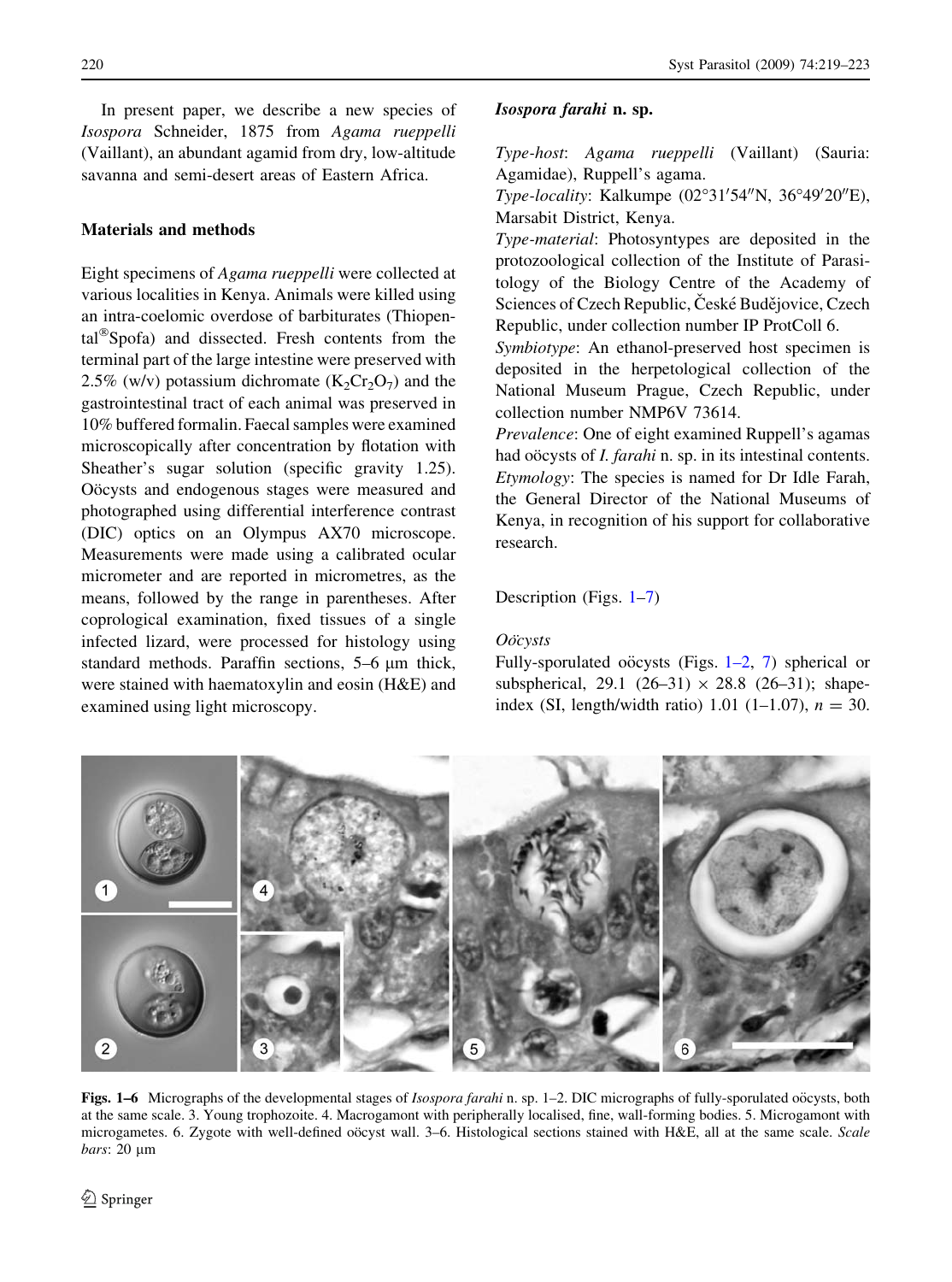<span id="page-2-0"></span>

Fig. 7 Composite line drawing of sporulated oocyst of Isospora farahi n. sp.

Oöcyst residuum, polar granules and micropyle absent. Oöcyst wall bilayered,  $c$ . 1.5–2 thick (inner layer much thinner, c. 0.5), brownish and smooth. Wall striations absent. Sporocysts oval, 16.6 (15–18)  $\times$ 11.4 (11-12), SI = 1.46 (1.25-1.64),  $n = 30$ . Stieda body discoid,  $c$ . [1](#page-1-0) high and  $2-3$  wide (Fig. 1). Substieda body globular, c. 2 high and 3 wide. Sporocyst residuum consists of medium-sized granules scattered irregularly among sporozoites (Fig. [1](#page-1-0)). Sporozoites vermiform, with large posterior spherical refractile body, c.  $5 \times 5$  (Fig. [2\)](#page-1-0), and centrally located spherical nucleus, c. 3 in diameter.

#### Site of infection and endogenous stages

Endogenous developmental stages scattered throughout mucosa of small intestine. All developmental stages intranuclear in enterocytes, localised in distinct parasitophorous vacuole. Trophozoites (Fig. [3\)](#page-1-0) most prevalent. Mature macrogamonts spherical, 19–25 in diameter, containing centrally localised nucleus and fine wall-forming bodies scattered close to surface (Fig. [4](#page-1-0)). Single mature microgamont found, spherical, 20 in diameter, contains numerous curved, 2–3 long, intensively stained microgametes (Fig. [5](#page-1-0)). Few zygotes in final stages of development observed, lack wall-forming bodies and surrounded by fine oo cyst wall (Fig.  $6$ ).

#### Sporulation

Unknown; oöcysts recovered from faeces after few weeks of storage in potassium dichromate; but it is probably exogenous, as in other members of this genus known from saurians.

# **Discussion**

No species of Isospora have previously been reported from African agamids. However, 10 species have been described from agamid lizards in Asia and Australia (Table [1](#page-3-0)). I. farahi n. sp. differs from all these species in oöcyst morphology. Four species (I. amphiboluri Cannon, 1967; I. cannoni Finkelman & Paperna, 1994; I. caryophila Rogier & Colley, 1976; and I. gonocephali Maupin, Diong & McQuistion, 1998) have much smaller oo cysts than *I. farahi* (see Cannon, [1967](#page-4-0); Rogier & Colley, [1976;](#page-4-0) Finkelman & Paperna, [1994](#page-4-0); Maupin et al., [1998](#page-4-0)). Moreover, I. caryophila also differs by having a rather ellipsoidal oo cyst shape. Sporocyst shape differentiates I. farahi from other three species (I. phrynocephali Ovezmukhammedov, 1971; I. rayi Mandal, 1966; and I. rustamovi Ovezmukhammedov, 1977) (see Mandal, [1966;](#page-4-0) Ovezmukhammedov, [1971](#page-4-0), [1977\)](#page-4-0). I. choochotei Finkelman & Paperna, 1994 lacks a substieda body (Finkelman & Paperna, [1994](#page-4-0)), whereas in I. farahi the substieda body is clearly visible. *I. lacertae* Saum, Diong & McQuistion, 1997 has light perpendicular striations in the outer oöcyst wall (Saum et al., [1997\)](#page-4-0), which are evidently absent in I. farahi. I. deserti Finkelman & Paperna, 1994 is the most similar species in terms of oo cyst morphology, but differs by possessing slightly smaller oöcysts, relatively smaller sporocysts and less prominent Stieda bodies (Finkelman & Paperna, [1994](#page-4-0)).

However, further distinguishing features can be drawn from the localisation and appearance of the stages of endogenous development. Basically, isosporan coccidia from reptilian hosts exhibit two modes of endogenous development: intracytoplasmic or intranuclear. Although it is exceptional among coccidia from homeotherms, intranuclear localisation, which is the case in *I. farahi* n. sp., is a rather common feature of Isospora spp. from saurian hosts (Finkelman & Paperna, [1994](#page-4-0); Paperna & Finkelman, [1998](#page-4-0)). Also, among species parasitising agamid lizards, intranuclear localisation is known in at least in four other species (Table [1](#page-3-0)). Among them, I. deserti, the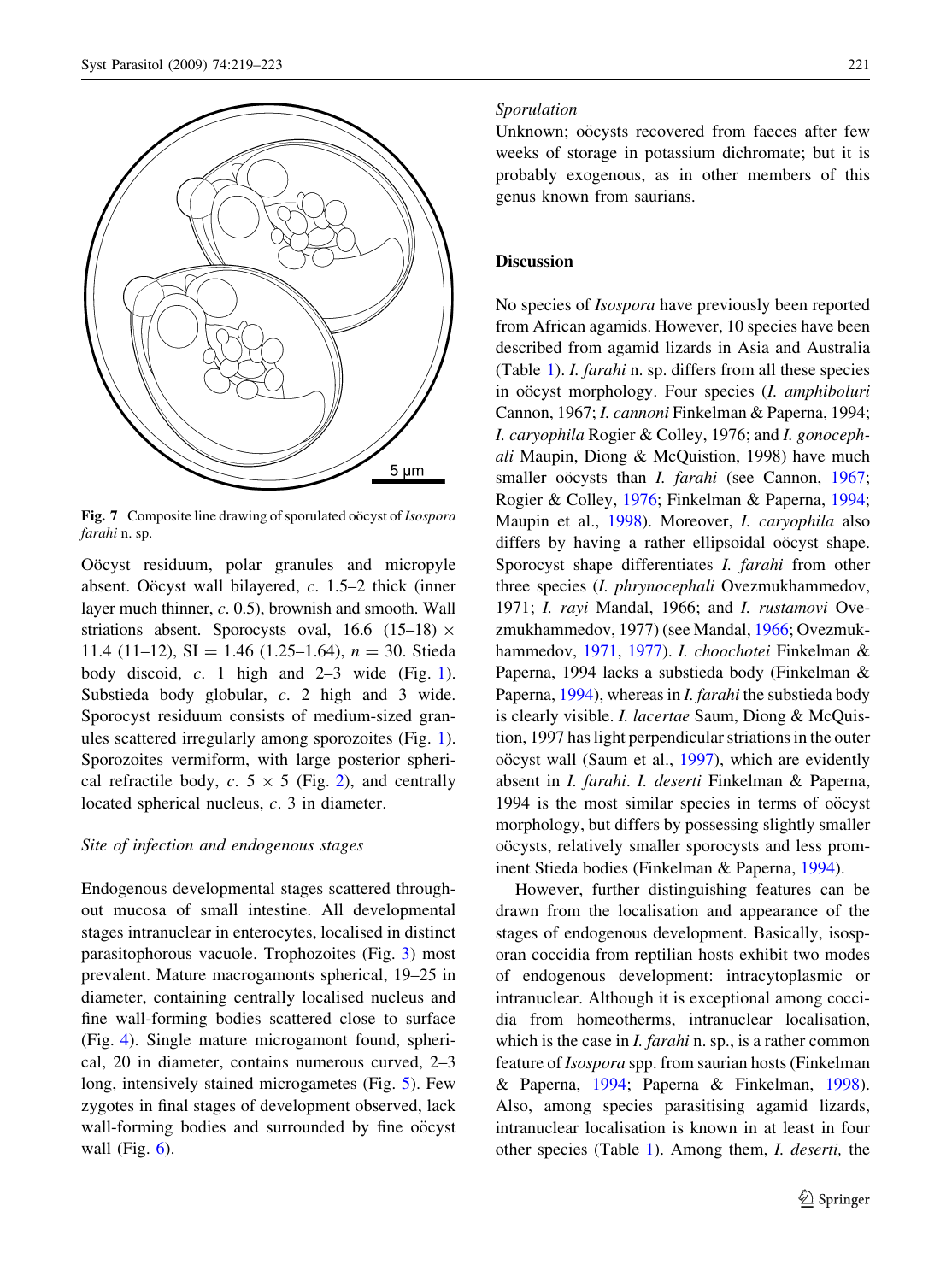| Species                                               | Host                                         | Oöcyst shape<br>and size                            | Sporocyst shape<br>and size                      | Endogenous<br>development  | Geographical<br>origin |
|-------------------------------------------------------|----------------------------------------------|-----------------------------------------------------|--------------------------------------------------|----------------------------|------------------------|
| I. farahi n. sp.                                      | Agama rueppelli                              | Subspherical                                        | Ovoid                                            | Intranuclear               | Kenya                  |
|                                                       |                                              | 29.1 $(26-31) \times 28.8$<br>$(26-31)$             | $16.6(15-18) \times 11.4$<br>$(11-12)$           |                            |                        |
| I. amphiboluri<br>Cannon, 1967                        | Pogona barbata,<br>P. vitticeps              | (Sub)spherical                                      | Oval                                             | Intracytoplasmic Australia |                        |
|                                                       |                                              | 24.9 $(22.1-26.8) \times 24.2$<br>$(22.1 - 26.8)$   | $14.6(13.8-15.7) \times 10.3$<br>$(9.1 - 11.0)$  |                            |                        |
| I. cannoni Finkelman & Diporiphora<br>Paperna, 1994   | australis                                    | Subspherical                                        | Ovoid                                            | Intranuclear               | Australia              |
|                                                       |                                              | 22.8 $(20-25) \times 24.8$<br>$(22.5 - 27.5)$       | $14.7(14-15.5) \times 10.2$<br>$(10-11.5)$       |                            |                        |
| I. caryophila Rogier &<br>Colley, 1976                | Gonocephalus<br>grandis                      | Ellipsoidal-subspherical                            | Ovoid                                            | Intranuclear               | Malaysia               |
|                                                       |                                              | $23.5(21-30) \times 21.9$<br>$(18-29)$              | $13.2(9-15) \times 8.2$<br>$(7-10)$              |                            |                        |
| I. choochotei Finkelman Calotes<br>& Paperna, 1994    | mystaceus                                    | (Sub)spherical                                      | Ovoid                                            | Intranuclear               | Thailand               |
|                                                       |                                              | $29.3(24-32) \times 29.5$<br>$(28-32.5)$            | 16.5 $(15.5-18)$ ×<br>11.2(11)                   |                            |                        |
| I. deserti Finkelman &<br>Paperna, 1994               | <b>Trapelus</b><br>pallidus,<br>T. mutabilis | Spherical                                           | Ovoid                                            | Intranuclear               | Israel                 |
|                                                       |                                              | $27.7(25-28) \times 27.7$<br>$(25-28)$              | 16.1 $(14-17.5) \times$<br>$10.7(10-11)$         |                            |                        |
| I. gonocephali Maupin,<br>Diong & McQuistion,<br>1998 | Gonocephalus<br>grandis                      | Subspherical-ovoid                                  | Almond-shaped                                    | No data                    | Malaysia               |
|                                                       |                                              | 22.3 (19-25) $\times$ 18.7<br>$(17-23)$             | 13.5 $(12-15) \times$<br>$9.2(8.5-10.0)$         |                            |                        |
| I. lacerate Saum, Diong Calotes<br>& McQuistion, 1997 | versicolor                                   | Subspherical-ovoid                                  | Ovoid                                            | No data                    | Singapore              |
|                                                       |                                              | $28.1(23.0-31.0) \times 26.5$<br>$(23.0 - 28.0)$    | 14.6 $(13.0 - 15.0) \times$<br>$10.3(7.0-11.0)$  |                            |                        |
| I. phrynocephali<br>Ovezmukhammedov,<br>1971          | Phrynocephalus<br>helioscopus                | Spherical                                           | Subspherical                                     | No data                    | Turkmenia              |
|                                                       |                                              | $26.2(24.3-27.0) \times 26.2$<br>$(24.3 - 27.0)$    | 14.7 $(13.5-18.9) \times 9.2$<br>$(8.1 - 13.5)$  |                            |                        |
| I. rayi Mandal, 1966                                  | Ptyctolaemus<br>gularis                      | Spherical                                           | Naviculoid                                       | No data                    | India                  |
|                                                       |                                              | $26.3 (25.5 - 27.4) \times 26.3$<br>$(25.5 - 27.4)$ | $15.4(14.5–16.3) \times 8.6$<br>$(9.5 - 10.5)$   |                            |                        |
| I. rustamovi<br>Ovezmukhammedov,<br>1977              | Phrynocephalus<br>reticulatus                | Spherical                                           | Pyriform                                         | No data                    | Turkmenia              |
|                                                       |                                              | $26.2$ (18.9–32.4) $\times$ 26.2<br>$(18.9 - 32.4)$ | $16.5(13.5-18.9) \times 11.7$<br>$(10.8 - 13.5)$ |                            |                        |

<span id="page-3-0"></span>Table 1 Revised checklist with key taxonomic characters of *Isospora* species from lizards of the family Agamidae

All sizes are in micrometres

only species with a similar oocyst morphology, differs in the appearance of wall-forming bodies which are evidently larger than those of *I. farahi* (cf. our Fig. [4](#page-1-0)) with figure 8 of Finkelman & Paperna, [1994\)](#page-4-0).

Only limited information exists on the pathogenicity of reptilian species of Isospora. In the case of I. amphiboluri from an Australian agamid in captivity, the destruction of the intestinal epithelium and resulting deaths have been reported (McAllister et al., [1995\)](#page-4-0). However, under natural condition, these coccidia appear to have little effect on parasitised hosts, which is also evident in the absence of histopathological changes in our material.

Acknowledgements Research on the diversity of parasites of East African vertebrates was facilitated by Biota East Africa, and we are deeply indebted to Jörn Koehler for generous help. We also thank: Richard Bagine (Kenyan Wildlife Service) for assistance and issuing necessary permits; and Damaris Rotich (National Museums of Kenya) for help with the organisation of the trip and kindly providing necessary laboratory space in Nairobi. This study was, in part, supported by the grant No. 524/03/D104 of the Grant Agency of the Czech Republic and by research project Z60220518 of the BC ASCR.